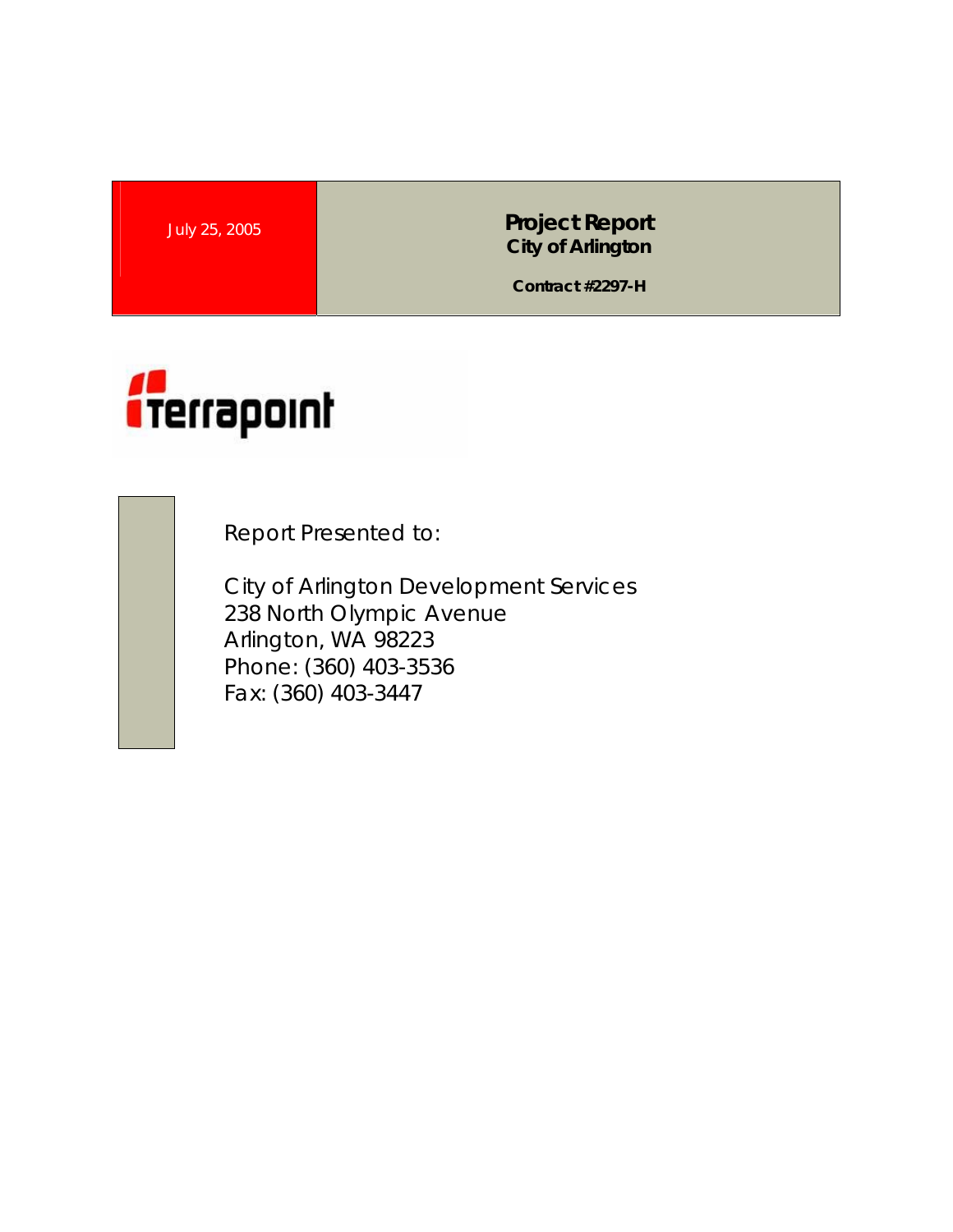### 1.Project Overview

### **Field Crew:**

The Terrapoint field crew consisted of Todd Mitchell, field project manager and Barry Kaser, LIDAR operator. The Aries Aviation aircraft crew consisted of Andre Bourque, pilot and Bob Passon, flight engineer.

#### **Post Processing Crew:**

Todd Mitchell completed the processing of GPS data. Craig Glennie carried out data validation and calibration. Vegetation removal and final product generation were completed the Houston processing team: Peggy Cobb, Brian Herring and Joe Sackett.

#### **Size of Project:**

The project site covered approximately 10 square miles, as identified in the following image:



### **Location:**

The project area is located in Snohomish County Washington .

City of Arlington 2 Date: July 25, 2005 Revision 1.0

25216 Grogans Park Drive The Woodlands, TX 77380 Phone: (218) 364 – 4080 Fax: (218) 296– 0869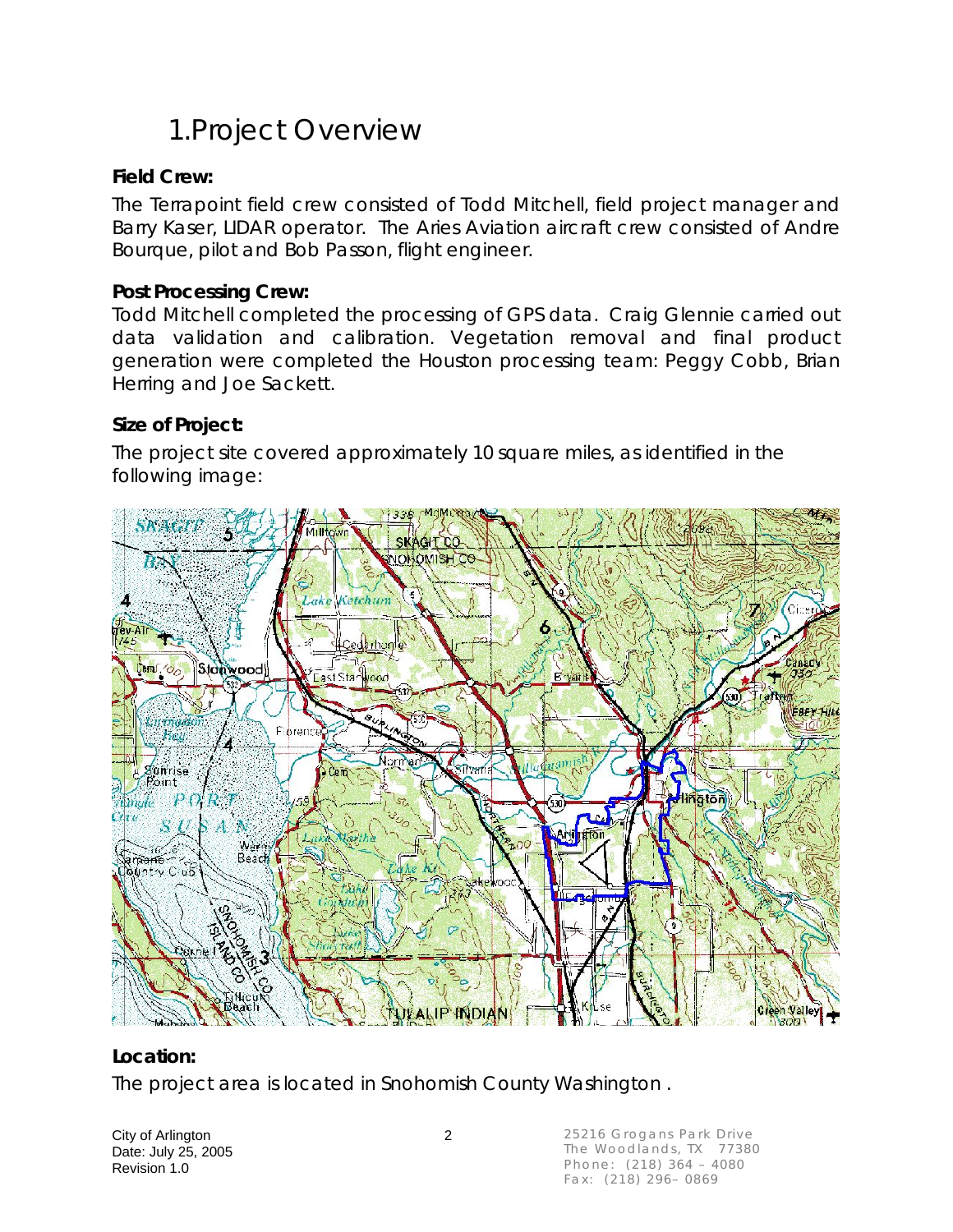### **Project Type:**

The purpose of this project is to provide a high quality DEM of the site for City of Arlington.

### **Approximate Duration of Project:**

The field data collection took place from Feb. 23rd to Feb. 26th, 2005. The control network and check point surveys were performed on Feb. 28th, 2005.

Calibration, vegetation removal and product generation took place from April 15<sup>th</sup> to June 15<sup>th</sup>, 2005.

#### **Number of Flights:**

Two flights were required to cover the project area with 22 flight lines.

### **Coordinate System(s) Used:**

All horizontal coordinate data was collected and referenced to NAD83 (1998) and NAVD88 and delivered in US State Plane Zone Washington North (4601). GEOID03 for CONUS was applied to the vertical component of all deliverables.

#### **Survey Measurement Units Used/Delivered:**

All surveys were conducted and products delivered in US survey feet.

#### **Processing Software Used:**

The following software was used to reduce the GPS kinematic data, compute the 3-D laser points, classify and edit laser points, produce shaded relief images and transform the ellipsoidal heights to Orthometric:

- ArcView
- Flykin
- Microstation
- TerraScan
- TerraModeler
- TerraModel
- Terrapoint Proprietary LiDAR processing software

### **Capsule Review of Ground Control Survey(s) and Adjustment(s)**

Terrapoint's field crew acquired and adjusted the ground control survey information. Terrapoint collected all of their LiDAR data referenced to NGS monuments, including PID AE1858 and temporary Terrapoint monument ARL1. Kinematic GPS check points were acquired as discrete x, y, z points were collected as part of the ground truthing activities. A summary of all control coordinates is given in Table 1.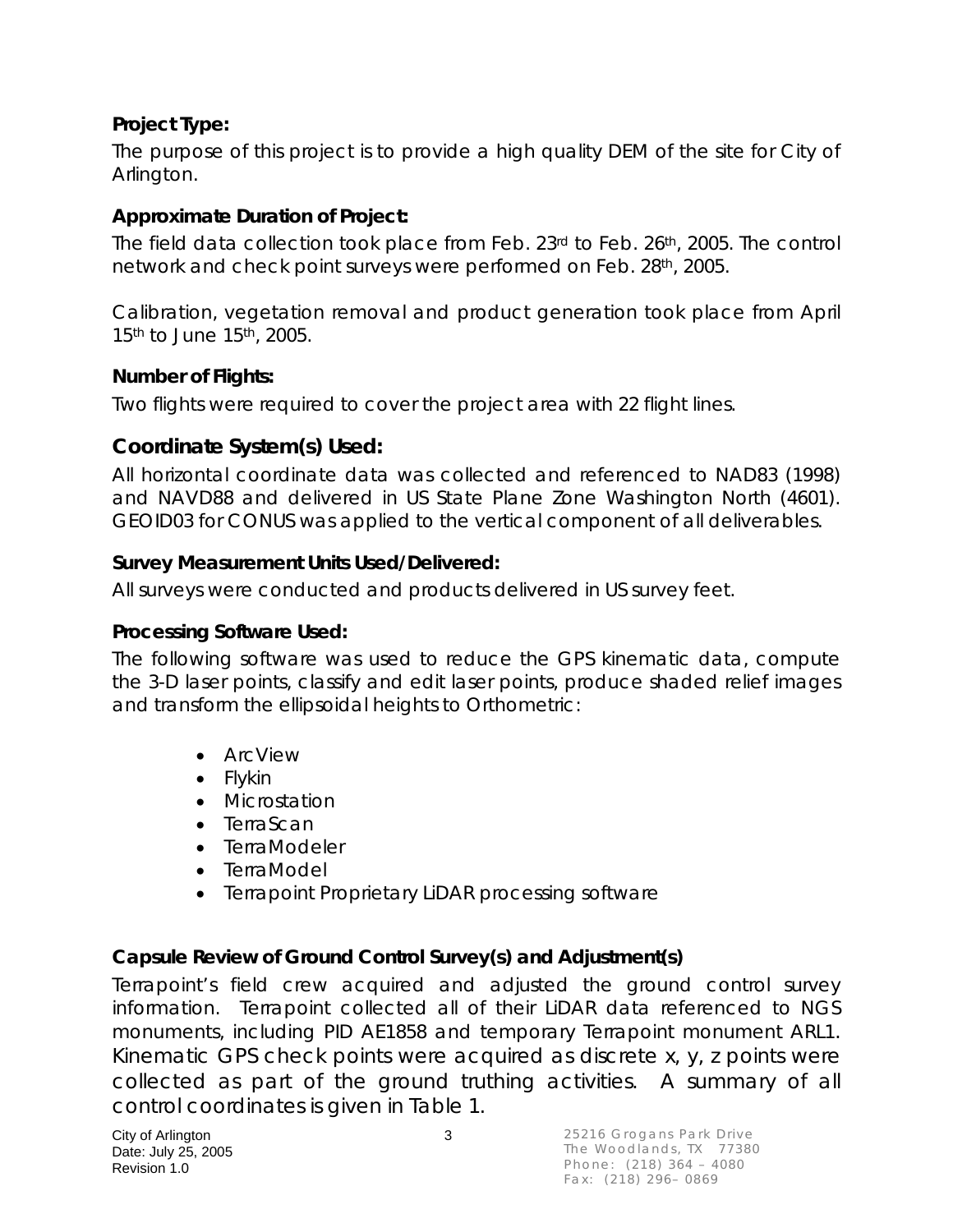| <b>Table 1: Control and Base Coordinate</b> |    |          |          |        |           |          |                                    |  |
|---------------------------------------------|----|----------|----------|--------|-----------|----------|------------------------------------|--|
| <b>NAME</b>                                 |    | Latitude |          |        | Longitude |          | Ellipsoidal<br>Elevations (meters) |  |
| AE1858                                      | 48 | 16       | 23.39780 | $-121$ | 39        | 34.13741 | 142.6619                           |  |
| ARL1                                        | 48 | 09       | 27.37695 | $-122$ | 09        | 50.17267 | 16.6241                            |  |

### 2. Health and Safety

Following Terrapoint's safety procedures, the field crew conducted a safety meeting upon arrival at the project site.

### 3. Equipment Used

### **Aircraft Type:**

A Navajo twin-engine aircraft (C-GQVP) was used for this project. The aircraft was based out of Arlington Municipal Airport. The Navajo was typically flying at an altitude of 3500 feet AGL (above ground level) for the duration of the survey.

#### **Sensors Used:**

The Airborne LiDAR survey was conducted using Terrapoint's 40 kHz ALTMS (Airborne Laser Terrain Mapping System), flying at an optimum height of 3500 ft AGL at 140 knots. The system consists of a 36-degree full angle laser, a Trimble 4700 GPS receiver and a Honeywell H764 IMU unit. The nominal flight line spacing was 1070 feet, providing overlap of 50% between flight lines.

### **GPS Type(s):**

Two Sokkia GSR2600 dual frequency GPS receivers were used to support the airborne operations on this project.

### 4. Accuracy

The following list itemizes the accuracy attainable over the project area, as a function of terrain type and vegetation cover. Note that the accuracy quoted is the accuracy of the attainable DEM, once it is processed and edited to this stage. All data accuracies quoted relate to post processed GPS/IMU/LiDAR solutions.

Accuracy is as follows, quoted at the 95% confidence level (2 sigma),

1. Absolute Vertical Accuracy: +/- 15-20 centimeters on Hard Surfaces (roads and buildings)

City of Arlington 4 Date: July 25, 2005 Revision 1.0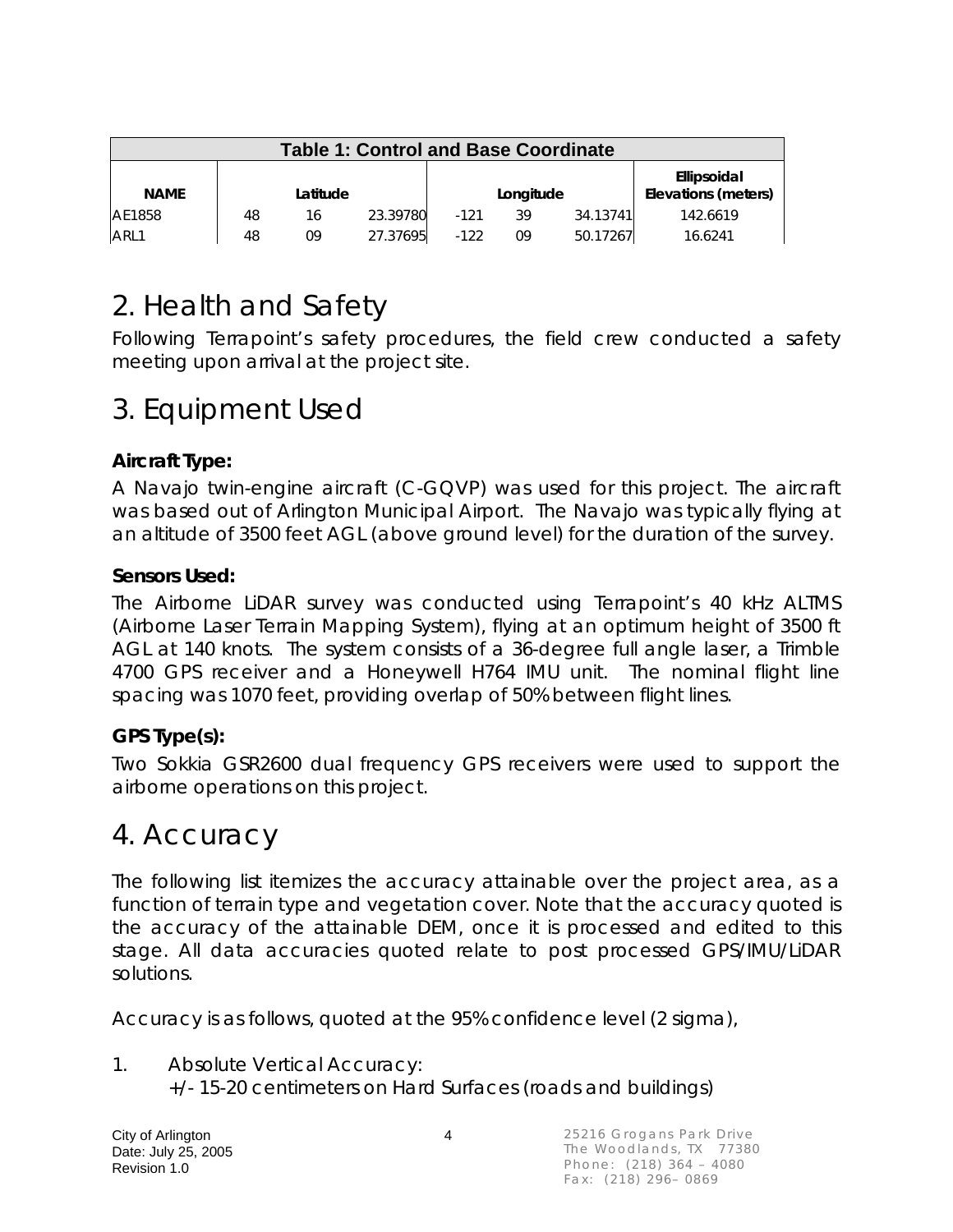+/- 15-25 centimeters on Soft/Vegetated Surfaces (flat to rolling terrain) +/- 25-40 centimeters on Soft/Vegetated Surfaces (hilly terrain)

- 2. Absolute Horizontal Accuracy: +/- 20 – 60 centimeters on all but extremely hilly terrain.
- 3. Contour Accuracy: 2 ft Contour National Map Accuracy Standard (NMAS)

To verify that the accuracy criteria were being achieved, kinematic checkpoints were compared with a triangulated surface generated from the bald earth LiDAR points.

A comparison of LIDAR data with 1101 kinematic checkpoints collected along two roadways within the project site yielded the results given in Table 2 (values in meters).

| <b>Table 2: Kinematic Point Comparison</b> |          |  |  |  |  |  |
|--------------------------------------------|----------|--|--|--|--|--|
| Average dz                                 | $-0.021$ |  |  |  |  |  |
| Minimum dz                                 | $-0.200$ |  |  |  |  |  |
| Maximum dz                                 | 0.160    |  |  |  |  |  |
| Average magnitude                          | 0.050    |  |  |  |  |  |
| Root mean square                           | 0.063    |  |  |  |  |  |
| Std deviation                              | 0.059    |  |  |  |  |  |

## 5. Quality Control

Quality control of the data was ongoing throughout the process. Following data acquisition, preliminary GPS processing was conducted in the field to ensure completeness and integrity.

The GPS and inertial data were processed in tandem to achieve the best positional result. Once the position and attitude of the aircraft were known at each epoch (1-second intervals), then these data were integrated with the laser ranges to provide a position for each data point on the ground. The data were then processed using the proprietary laser processing software suite to produce coordinates.

Each flight involved setting up two base stations to collect data. Utilizing two base stations ensures GPS data collection in the event that the main base station fails. For all flights the GPS data were of high quality. This minimized the absolute error for the aircraft position.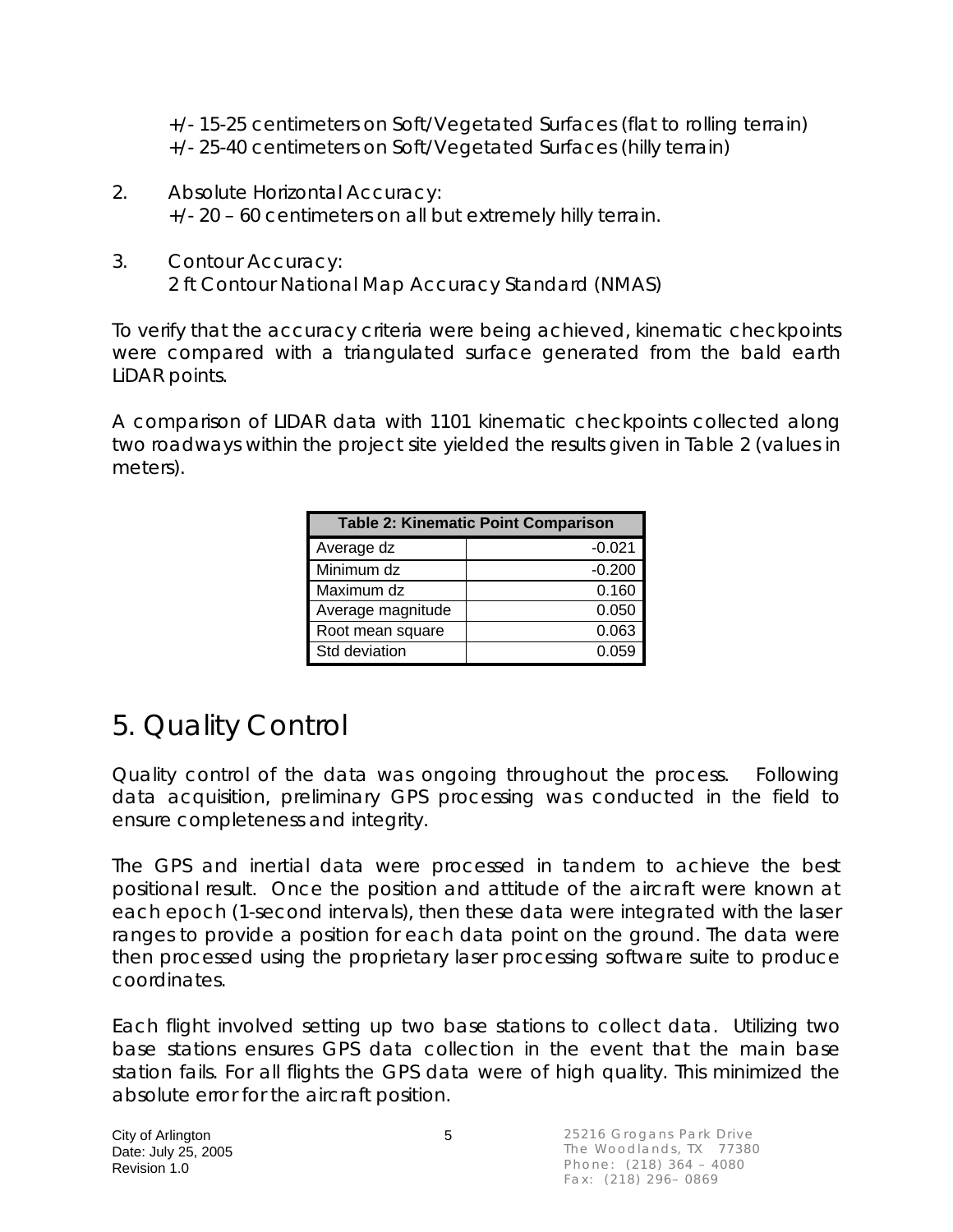The primary quality control tool for the laser ranges is the percentage of returns that are received back at the laser after it has emitted a signal. The acceptable range for returns, typically between 90% and 95% was met for this project. Lower percentages are normal over water and other poor reflectivity surfaces.

Terrapoint also utilizes a proprietary software package that performs a fully automated analysis of the quality of the LIDAR data using overlapping flight lines. Our flight lines overlap 30 to 50% on either side and thus 60 to 100% of points can be checked for overlap consistency. The overlap analysis attempts to minimize the differences in overlap areas by fine-tuning the calibration parameters of the LIDAR system.

### 6. Point Generation

The points are generated as Terrascan binary Format using Terrapoint's proprietary Laser Postprocessor Software. This software combines the Raw Laser file and GPS/IMU information to generate a point cloud for each individual flight.

All the point cloud files encompassing the project area were then divided into quarter quad tiles. The referencing system of these tiles is based upon the project boundary minimum and maximums. This process is carried out in Terrascan.

The bald earth is subsequently extracted from the raw LiDAR points using Terrascan in a Microstation environment. The automated vegetation removal process takes place by building an iterative surface model. This surface model is generated using three main parameters: Building size, Iteration angle and Iteration distance.

The initial model is based upon low points selected by a roaming window and are assumed to be ground points. The size of this roaming window is determined by the building size parameter. These low points are triangulated and the remaining points are evaluated and subsequently added to the model if they meet the Iteration angle and distance constraints (fig. 1). This process is repeated until no additional points are added within an iteration.

There is also a maximum terrain angle constraint that determines the maximum terrain angle allowed within the model.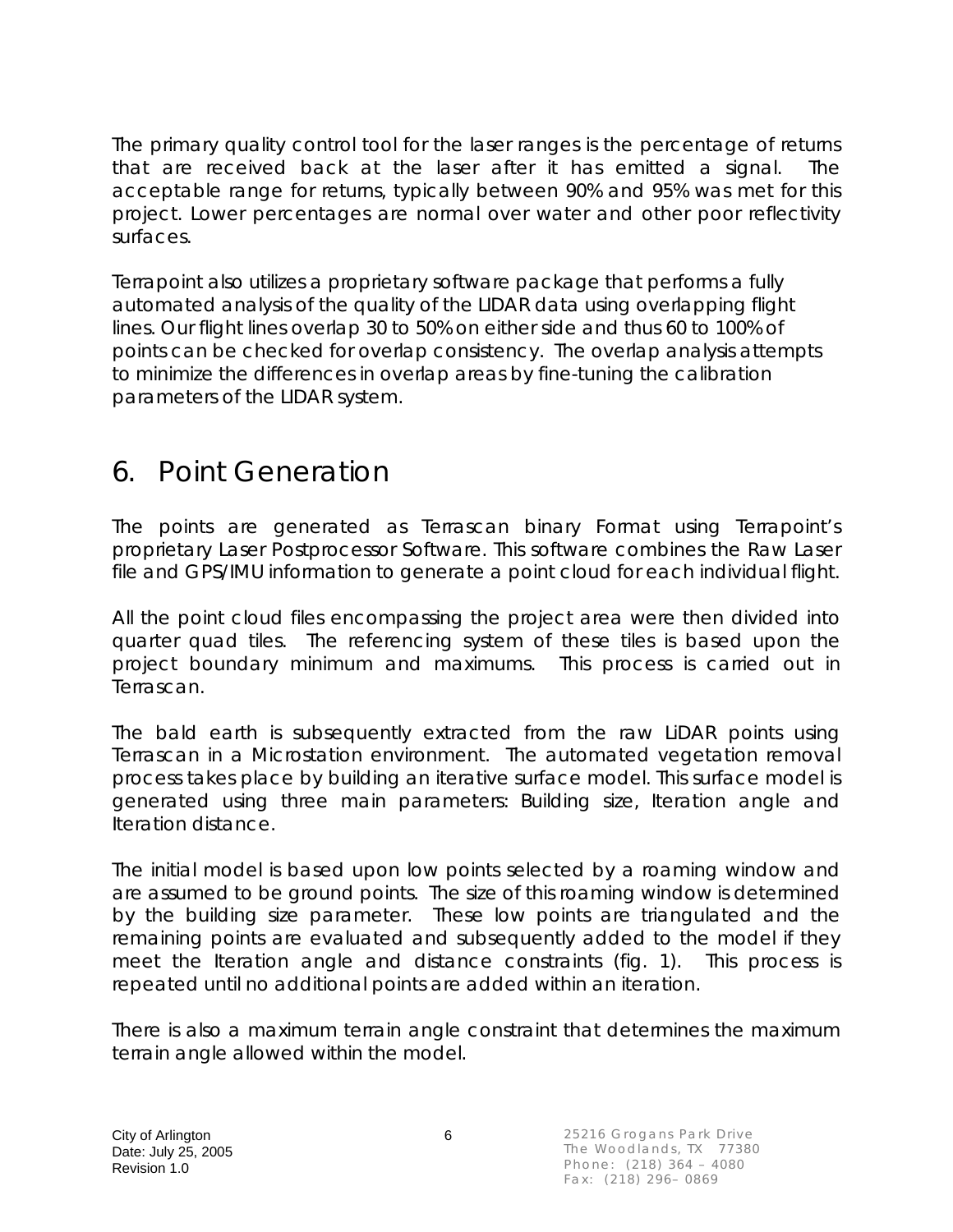

Figure 1: Terrascan iteration methodology.

(Image Source: Terrascan User's Guide, www.terrasolid.fi)

# 7. Quality Control

Once the data setup has taken place the manual quality control of the surface occurs. This process consists of visually examining the LiDAR points within Terrascan and correcting errors that occurred during the automated process. These corrections include verifying that all non ground elements, such as vegetation and buildings are removed from the ground model and that all small terrain undulations such as road beds, dykes, rock cuts and hill tops are present within the model.

This process is done with the help of hillshades, contours, profiles and crosssections. To correct misclassifications, a full suite of Terrascan and custom inhouse data tools are used.

### 8. Deliverables

Below is a list of the deliverables for this project:

All LiDAR Data Products were delivered on DVD–ROM. Two copies were provided.

Full Feature or All Return Point Data (DEM)

Data delivered in format:

• ArcInfo Grid File Format. Six foot grid spacing. File delivered by USGS quarter quad in gzipped Arcinfo Exchange Format (e00)

Bare Earth Point Data (DTM)

Data delivered in two formats:

- ArcInfo Grid File Format. Six foot grid spacing. File delivered by USGS quarter quad in gzipped Arcinfo Exchange Format (e00)
- ASCII xyz file format. Space delimited (.txt gzipped by USGS quarter quad)